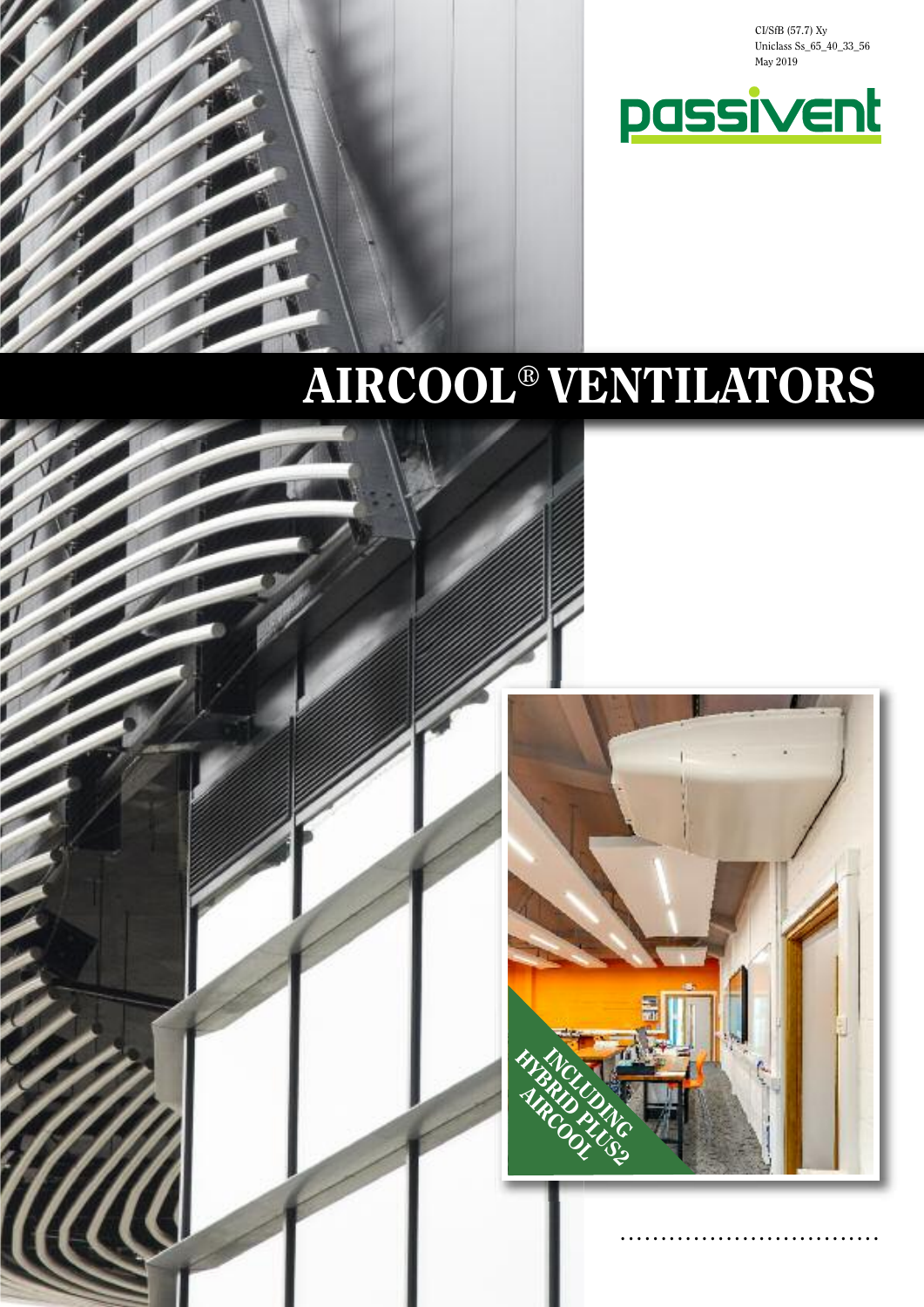

#### **Contents**

| Aircool ventilators        | 2, 3, 4, 5 |
|----------------------------|------------|
| Hybrid Plus2 Aircool       | 6, 7       |
| <b>Thermal Aircool</b>     | 8          |
| Acoustic Aircool           | q          |
| Other applications         | 10, 11     |
| <b>Further information</b> | 12         |



# **AIRCOOL VENTILATORS**

**Passivent Aircool is a range of controllable insulated ventilators primarily for installation in external façades in commercial and similar buildings.**

The electrically-actuated dampers provide controlled air intake and extract in natural ventilation systems, and may also be used for air intake or extract in mechanical ventilation systems. They are particularly suitable for night cooling strategies, where daytime heat build-up is dissipated from the structure during the night, producing lower internal air temperatures with a reduced need for daytime cooling or air conditioning. Natural ventilation methods can save energy, reduce greenhouse gas emissions, and reduce or eliminate the capital and running costs of ventilation or air conditioning plant.



#### **Quality assurance**

The systems and processes by which the product are manufactured have been appraised under BS EN ISO 9001 which covers design, development, manufacture, and installation (if by approved installers), giving an independently audited and maintained assurance that the products will meet their intended purpose.

#### **Sustainability assurance**

All Passivent manufacturing is accredited to ISO 14001, the international standard for environmental management systems. Passivent are committed to minimising our impact on the environment using recycled and recyclable materials where possible.

# **BENEFITS**

**. . . . . . . . . . . . . . . . . . . . . . . . . . . . . . . . . . . . . . . . . . . . . . . . . . . . . . .**

- Improved insulated internal dampers provide a superior U-value as low as 0.86W/m2 K when closed, to minimise heat loss.
- Primary construction materials are aluminium and ABS, which are 100% recyclable.
- Electrically-actuated low-voltage dampers provide optimum safety and flexibility, with virtually silent modulating operation.
- Designed to be installed in masonry walls, curtain walling, window frames or profiled sheet cladding.
- Excellent airtightness performance when closed.
- Excellent weather protection and security are provided by the external weather louvre, even when the internal insulated louvre is open.
- Thermally broken frame, and insulated and orientated dampers minimise the risk of nuisance condensation and draughts.
- Thermal, acoustic and hybrid air mixing variants are available to attenuate or treat the incoming air in various ways as required by the user (see pages 6, 8 and 9).
- Discreet and functional yet aesthetically pleasing, with internal protection cover grilles supplied as standard.
- The internal cover grille protects against impact damage, for applications such as gymnasiums or sports halls.
- Integrates with the Hybrid Plus2 Aircool for single sided strategies (see pages 6 and 7).
- Can be supplied in modular form to provide greater flexibility in use (see page 10).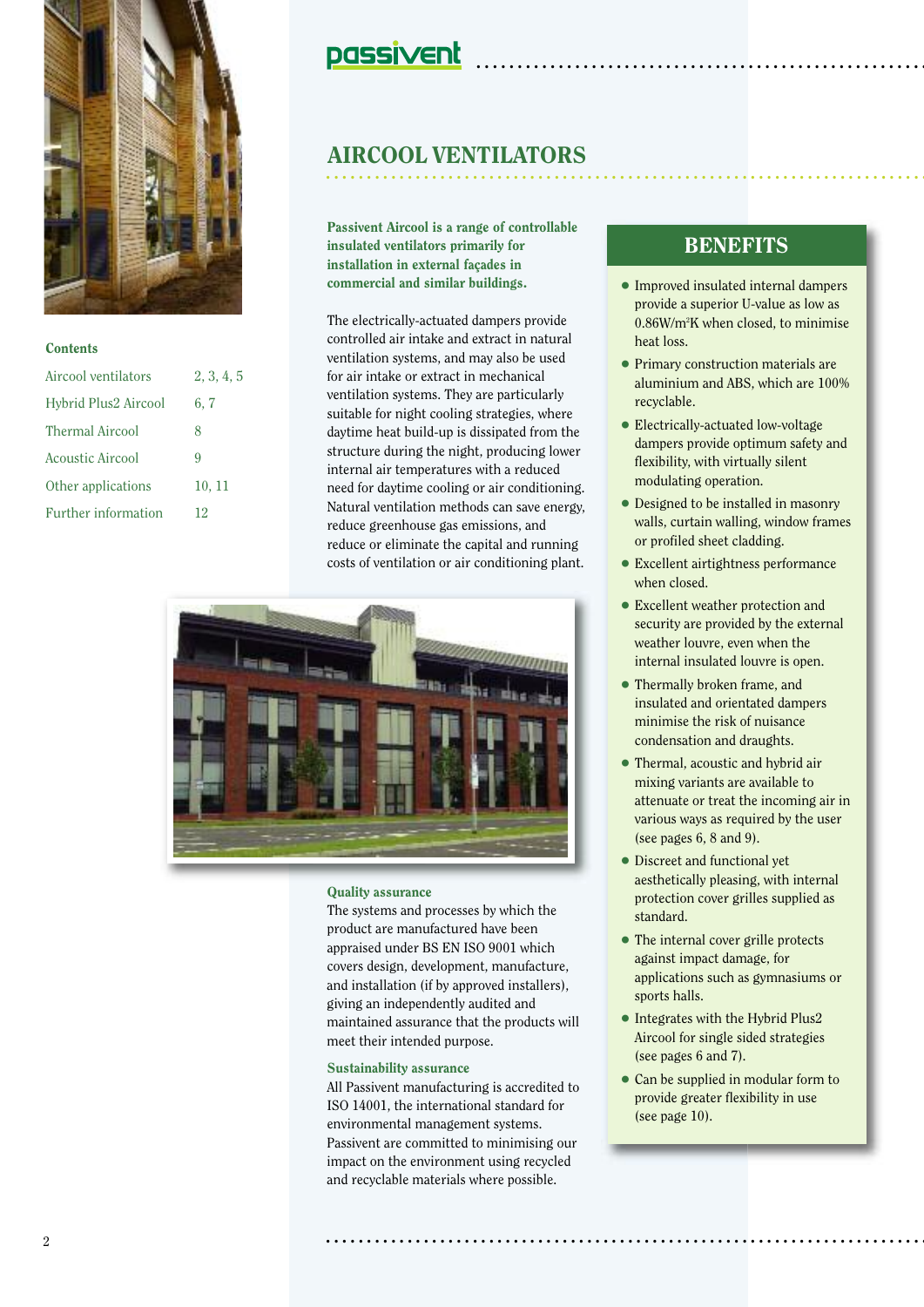

### **DESCRIPTION**

**Composition, manufacture** Frame and external weather louvres are extruded aluminium, with ABS thermal break.

Internal motorised dampers are fabricated from a double skin of aluminium with ABS thermal break and blade compression seals; supplied as a complete assembly including the actuator. Removable aluminium actuator cover for ease of maintenance. Insect screen is 4mm black polypropylene. Internal cover grille is fabricated from extruded aluminium.

#### **Sizes**

Made to order in the size ranges shown below.

#### *Aircool wall ventilators:*

Heights 255 up to 1490mm; lengths 400 up to 2300mm. Wall thickness from 195mm upwards; specify when ordering.

#### *Aircool window/curtain wall ventilators:*

Heights 270 up to 1505mm; lengths 400 up to 2300mm; to suit glazing thickness from 24mm. Depth front to back (including cover grille) 183mm plus glazing thickness.

Please enquire for specific size availability.

#### **Appearance**

External louvres and frame are polyester powder coated to order. Internal cover grilles are supplied in white RAL 9016 as standard but can be polyester powder coated to other colours to specific order. Internal motorised dampers are mill finish aluminium.



**Aircool window ventilator for window/curtain walling viewed from outside**



**Aircool wall ventilator for masonry wall viewed from inside**

**. . . . . . . . . . . . . . . . . . . . . . . . . . . . . . . . . . . . . . . . . . . . . . . . . . . . . . . . . . . . . . . . . . . . . . . . . . . . . . . . . . . . . . . . . . . . .**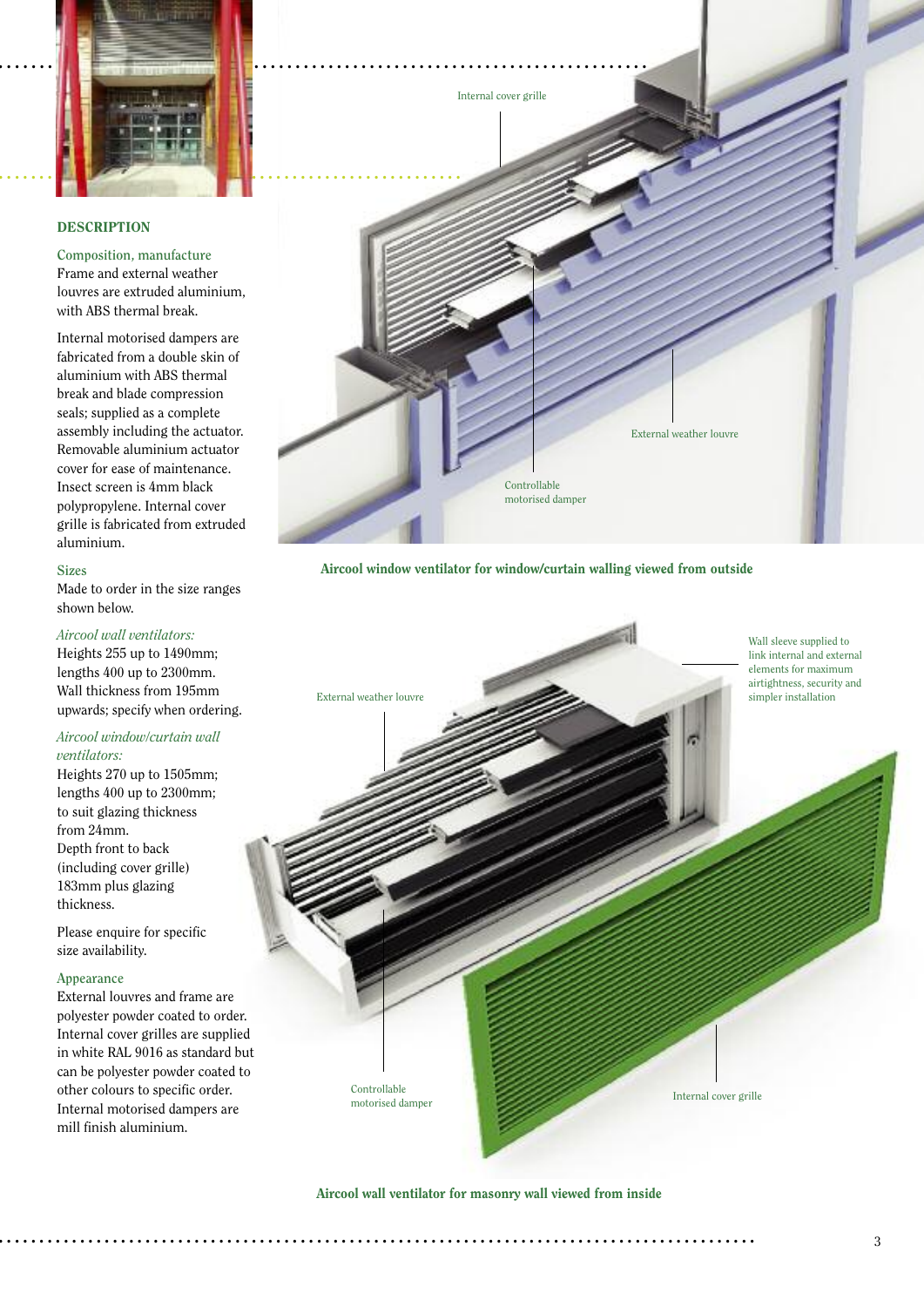

**Specification clause** Standard Aircool louvre ventilators for masonry walls/ windows/curtain walls\* having extruded aluminium frame with ABS thermal break, extruded aluminium external weather louvres, 4mm insect screen, and aluminium internal cover grille. Insulated internal motorised controllable dampers fabricated from double skin of aluminium with ABS thermal break and blade compression seals. U-value 0.86W/m²K when closed. 24V modulating actuator for internal louvres controlled by eC/ic8000\* wall-mounted switch-gear. Ventilators designed and manufactured under BS EN ISO 9001, and supplied by Passivent, North Frith Oasts, Ashes Lane, Hadlow, Kent TN11 9QU Tel: 01732 850770, Fax: 01732 850949, Email:

projects@passivent.com (and installed by an approved installer). *\*Delete as applicable.*



# **PERFORMANCE**

#### **Ventilator performance**

Passivent can advise on the number and size of ventilators needed according to air flow volume required (see Services, back cover).

> **U-VALUE IMPROVED BY**

22

 $\sqrt{0}/$ 

# *New and improved* **thermal**

**insulation performance** The average calculated U-value of the ventilators for the whole Aircool range has been **improved to 0.86W/m2 K** in wall applications, one of the best in its class.

#### **Fire performance**

Materials used for internal frame and dampers when closed achieve a Class 1 rating when tested to BS 476: Part 7.

#### **Weather performance**

The external louvres provide 98.6% (Class B) rain rejection when independently tested at BSRIA to BS EN 13030. When tested to BS EN 1027 the closed ventilators are watertight at over 1000Pa pressure.

#### **Air leakage performance**

When tested the air leakage rate of the closed ventilators is 0.57 m3 /hour/m at 50Pa pressure. The linear metre length is defined as the perimeter of the unit plus the total length of the louvre-tolouvre contact. This equates to an approximate value in terms of face area of 9.7m3 /hour/m2 at 50Pa pressure (depending on unit size).

#### **Controls and sensors**

Ventilation airflow is continuously variable by means of 24V modulating actuators. Ventilators can be controlled by Passivent's range of thermostatic controls or programmable controllers, or linked to a building energy management system. Passivent also offer a range of control sensors for temperature,  $CO<sub>2</sub>$  and wind for exposed locations.

#### **Modular applications**

Aircool ventilators can also be supplied in modular form, see page 10.

**Complete Aircool units in masonry walls and windows/curtain walling**

**. . . . . . . . . . . . . . . . . . . . . . . . . . . . . . . . . . . . . . . . . . . . . . . . . . . . . . . . . . . . . . . . . . . . . . . .**

**Aircool wall ventilator in masonry wall**



**Aircool window ventilator in curtain walling**

**. . . . . . . . . . . . . . . . . . . . . . . . . . . . . . . . . . . . . . . . . . . . . . . . . . . . . . . . . . . . . . . . . . . . . . . . . . . . . . . . . . . . . . . . . . .**





#### Insect screen

- Fixed external weather louvres
- Controllable motorised insulated internal dampers (shown closed)

Internal protective cover grille

Wall sleeve supplied to link internal and external elements for maximum airtightness, security and easier installation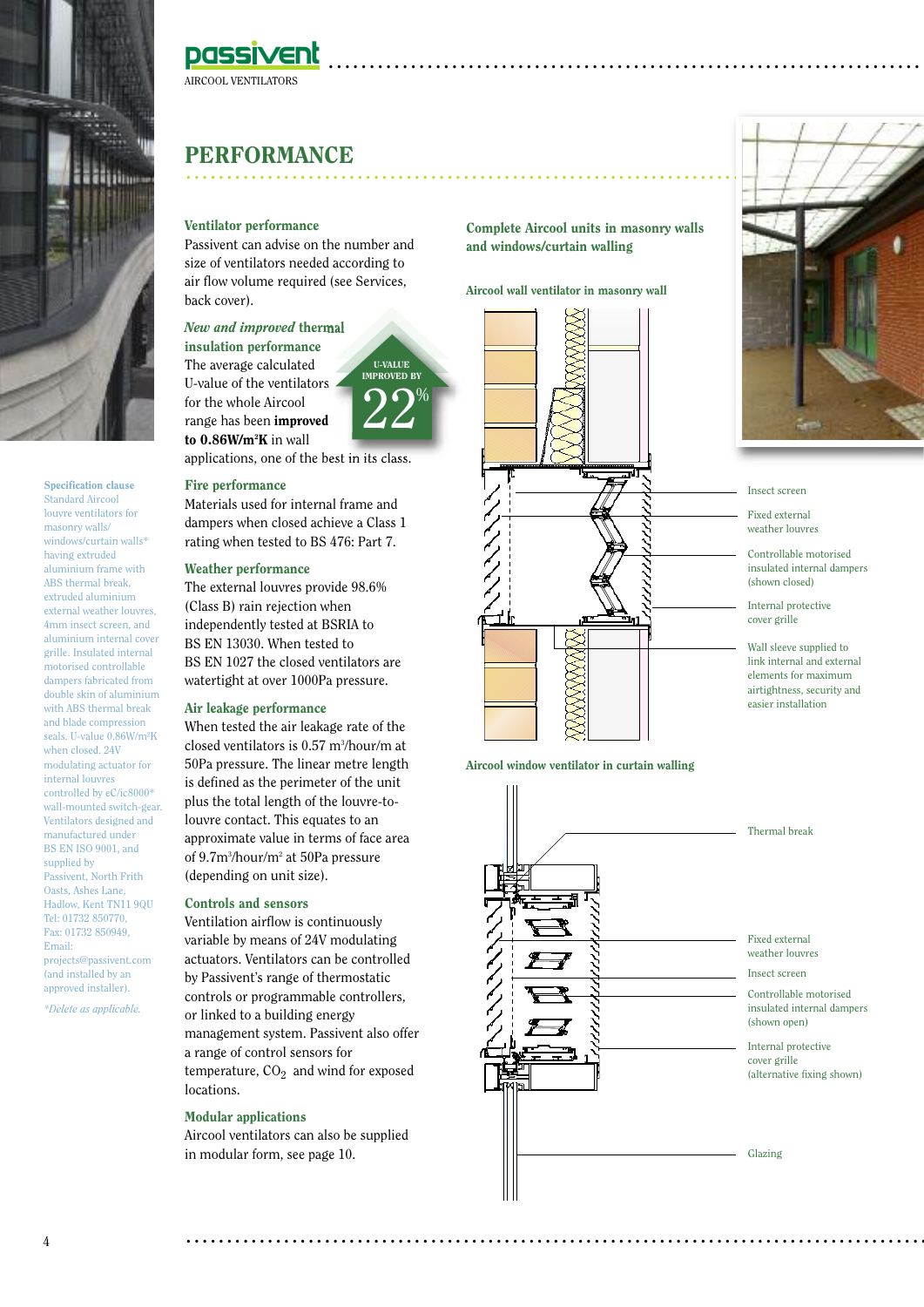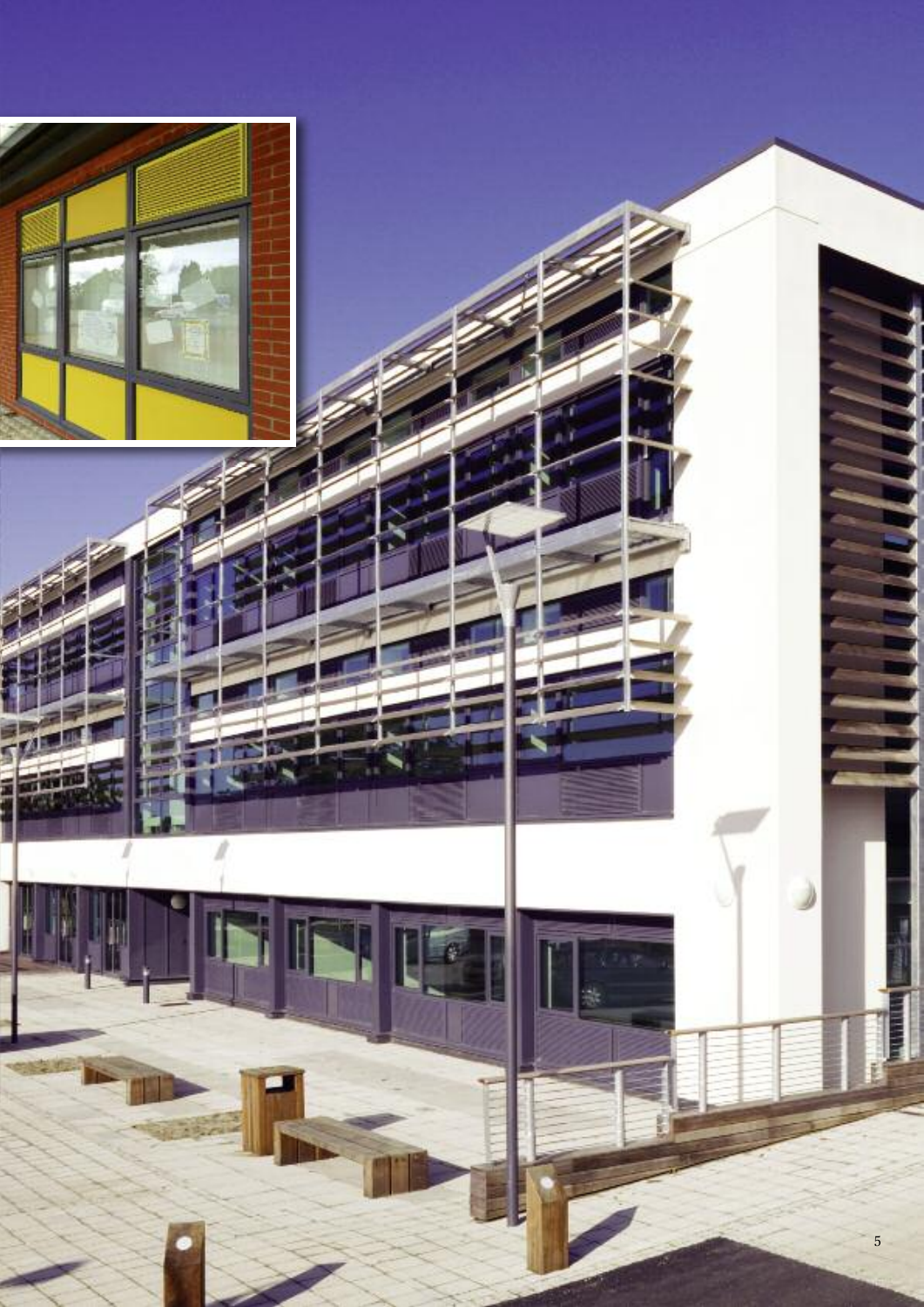



# <u> Albert Holland (Maria Maria Maria Maria Maria Maria Maria Maria Maria Maria Maria Maria Maria Maria Maria Maria Maria Maria Maria Maria Maria Maria Maria Maria Maria Maria Maria Maria Maria Maria Maria Maria Maria Maria </u> **HYBRID PLUS2 AIRCOOL VENTILATOR**

**Specification clause** Hybrid Plus2 Aircool, incorporating Aircool ventilator with a mixing chamber. Aircool for masonry walls/windows/ curtain walls\* having extruded aluminium frame, extruded aluminium external weather louvres, 4mm black polypropylene insect screen. Insulated motorised controllable dampers fabricated from double skin of aluminium with ABS thermal break and blade compression seals. Mixing chamber finished to RAL 9016 white, incorporating variable speed fan, controllable mixing dampers.

Ventilator U-value 0.86W/m²K when closed. 24V modulating actuator control for dampers, controlled by Passivent *i*C8000 intelligent controller. Fan flow rate of up to 150 l/s.

Ventilators designed and manufactured under BS EN ISO 9001, and supplied by Passivent, North Frith Oasts, Ashes Lane, Hadlow, Kent TN11 9QU. Tel: 01732 850770, email: projects@passivent.com.

\*Delete as applicable.

**The Hybrid Plus2 Aircool ventilator combines the features of the Aircool ventilator with an innovative air tempering and mixing unit utilising a single energyefficient fan.**

It has been primarily designed to be used in a single-sided ventilation strategy and to meet the requirements of the Facilities Output Specification for Priority Schools Programme Phase 2, Building Bulletin 101, 'Guidelines on ventilation, thermal comfort and indoor air quality in schools' and Building Bulletin 93, 'Acoustic design of schools: performance standards'.

The system has been developed to provide a simple cost-effective solution for specifiers and main contractors. With a focus on indoor air quality and thermal comfort, the Hybrid Plus2 Aircool is the ideal product to incorporate into schools and other educational buildings.

#### **Air quality and thermal comfort**

Heating and cooling are important in maintaining a comfortable indoor environment, together with the provision of good air quality and the removal of pollutants, especially important in maintaining  $CO<sub>2</sub>$  levels to below 1,500ppm.

The Hybrid Plus2 Aircool system can provide ventilation up to 150 l/s via the fan operation offering an energy-efficient means of maintaining thermal comfort in a 'free running building'. The mixing of fresh air with internal room air is an integral part of the design of the unit which reduces the risk of cold draughts during cooler periods.

The system is controlled by using a Passivent *i*C8000 intelligent controller which provides fully automatic control.

#### **Appearance**

External louvres and frame are polyester powder coated to order. Internal cover grille and housing are supplied in white RAL 9016 as standard, but can be provided in other colours upon specific request.

wall sleeve containing damper

weather louvre

Hybrid Plus2 Aircool mixing unit

**. . . . . . . . . . . . . . . . . . . . . . . . . . . . . . . . . . . . . . . . . . . . . . . . . . . . . . . . . . . . . . . . . . . . . . .**

#### **Performance**

*Equivalent free area of each unit:* 0.054m2 .

*Max. flow rate when inlet & outlet resistances are equal and fan is in operation:* 150 l/s.

*Compliance:* Building Bulletins 93 & 101.

*Acoustic:* A 30dB<sub>Dn,e,w</sub> noise reduction is possible through the product with the damper in the open position, when tested to BS EN ISO 10140-2:2010\* for element-normalised level difference and BS EN ISO 717-1:2013\*.

The system can be used to meet the acoustic requirements of BB93.

\*All acoustic testing was independently carried out by Acoustical Investigation and Research Organisation Ltd, an UKAS accredited testing laboratory.

#### **Dimensions**

*Internal tempering and mixing unit:* 967mm(w) x 330mm(h) x 1253mm(d).

*Aircool size would be supplied to suit the building requirements:* typically 842mm(w) x 320mm(h) for wall applications and 873mm(w) x 351mm(h) for window applications. *Weight:* 32kg.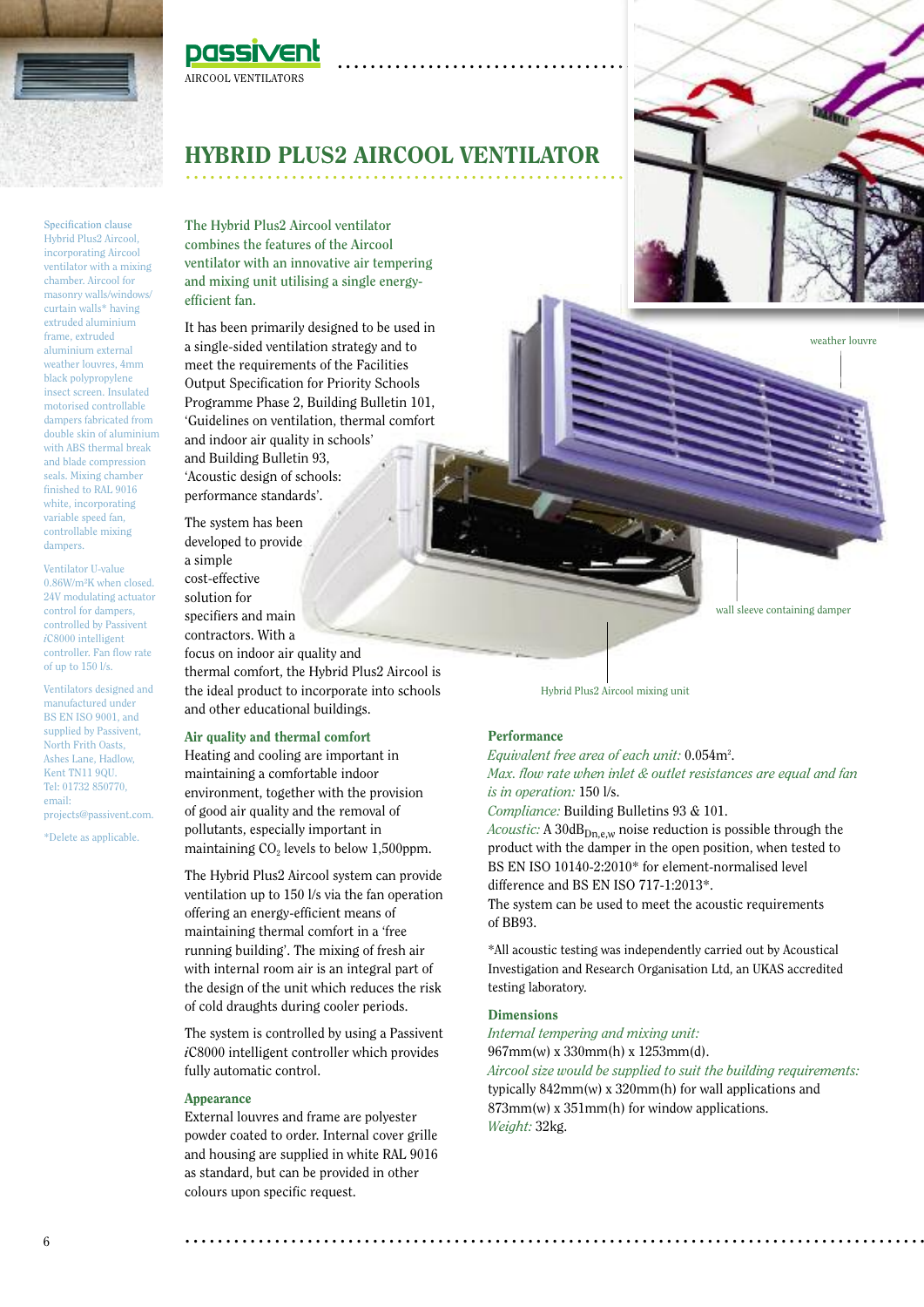

#### **Exceptional design**

#### **Slim and sleek**

The unit is one of the slimmest in its class due to its unique internal design. Its aesthetic, contemporary look and flexible design means that it can be mounted exposed or, if preferred, within a bulkhead.

#### **Versatile**

It can be fitted to external facades, including all forms of wall construction, curtain walling and window profiles.

#### **Quiet**

The ventilator utilises silent, controllable insulated dampers from the Aircool range. The system can be used to meet the acoustic requirements of BB93.

#### **Energy efficient**

Thanks to the energy-efficient fan and the ultra-energy-efficient passive mode, power consumption is kept to a minimum.

#### **Scalable**

One unit can accommodate up to 16 occupants. The addition of a second unit can accommodate up to 32 per room.

#### **Adaptable modes**

The unit can operate three modes of ventilation dependant on the internal and external environment of the room being ventilated.

**. . . . . . . . . . . . . . . . . . . . . . . . . . . . . . . . . . . . . . . . . . . . . . . . . . . . . . . . . . . . . . . . . .**

**. . . . . . . . . . . . . . . . . . . . . . . . . . . . . . . . . . . . . . . . . . . . . . . . . . . . . . . . . . . . . . . . . .**

#### **Mixing mode**

In winter, colder spring and autumn periods the Hybrid Plus2 Aircool tempers the incoming air with warmer internal air before it enters the space, thereby minimising the risk of cold draughts for the occupants. By mixing and utilising any excess of heat gains within the space, there is no need to use additional energy to warm the fresh air. 1

Warm internal air enters the unit at ceiling level and is also discharged across the ceiling once mixed to ensure thermal comfort levels are the highest possible.



## **Cooling mode** 2

In peak summer conditions, the energy-efficient, low power fan can be activated to promote air movement, keeping the ventilation strategy operating and temperature under control.

When the building encounters high heat gains, the fan can be activated to purge the space more rapidly than a passive ventilation system. The fan speed will automatically adjust to suit the temperature and  $CO<sub>2</sub>$  requirements within the space.



## **Passive mode** 3

Due to the low airflow resistance of the system, the Hybrid Plus2 Aircool is able to operate in a passive mode without any need for fan assistance. This mode offers singlesided ventilation to provide an equivalent area of 0.054m<sup>2</sup> and is highly cost-effective due to the lack of energy required to motorise the fan unit.

**. . . . . . . . . . . . . . . . . . . . . . . . . . . . . .**





*For more information on this product, please see separate Hybrid Plus2 brochure.*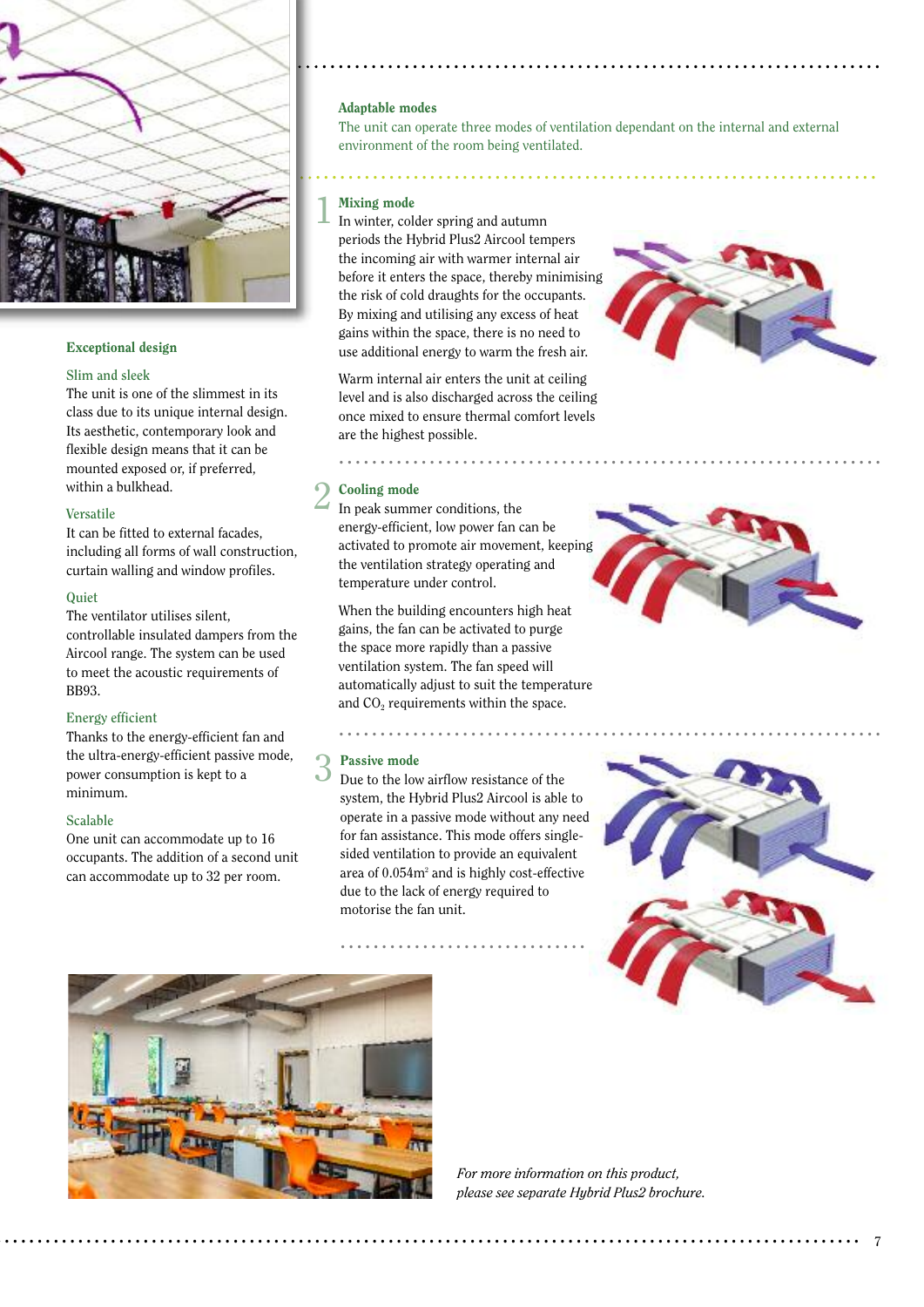

# **. . . . . . . . . . . . . . . . . . . . . . . . . . . . . . . . . . . . . . . . . . . . . . . . . . . . . . . . . . . . . . . . . . . . THERMAL AIRCOOL**



**Specification clause** Thermal Aircool louvre ventilators for masonry walls/windows/curtain walls\* having extruded aluminium frame with ABS thermal break, extruded aluminium external weather louvres, 4mm insect screen, and aluminium internal cover grille. Includes heater coil. Insulated internal motorised controllable dampers fabricated from double skin of aluminium with ABS thermal break and blade compression seals. U-value 0.86W/m²K when closed. 24V modulating actuator for internal louvres controlled by *i*C8000. Ventilators designed and manufactured under BS EN ISO 9001, and supplied by Passivent, North Frith Oasts, Ashes Lane, Hadlow, Kent TN11 9QU Tel: 01732 850770, Fax: 01732 850949, Email: projects@passivent.com (and installed by an approved installer).

*\*Delete as applicable*

**The Passivent Thermal Aircool has been specifically designed to supply buildings with warm, fresh air during cooler weather particularly when the Hybrid Plus2 Aircool is not suitable due to inadequate availability of "free heat" from the room itself or a requirement for higher airflows than can be provided when in passive mode.**

The Thermal Aircool will also provide a fresh air inlet in warmer conditions, when air warming is not required thus provide fresh air ventilation throughout the year and a secure night cooling strategy in warmer weather.

The Thermal Aircool system incorporates a low resistance airflow heater coil, which has been specially designed for natural ventilation systems and is connected into the main central heating system of the building. An integral sensor clipped to the coil reports the temperature of the incoming air so that the water flow and temperature can be regulated via third party heating controls. When combined with the Passivent range of natural ventilation controllers, the motorised damper ensures the correct level of ventilation is supplied.

The Thermal Aircool also incorporates all the features and benefits of the standard Aircool (see page 4).

#### **Sizes**

Enquire for available sizes and minimum depth requirements.

Internal cover grille ö Airflow heater coil  $\circ$ Controllable motorised dampers (shown open)  $\circ$ Channel option for pipework

**. . . . . . . . . . . . . . . . . . . . . . . . . . . . . . . . . . . . . . . . . . . . . . . . . . . . . . . . . . . . . . . . . .**

Wall sleeve supplied to link internal and external elements for maximum

> airtightness, security and easier installation

Airflow heater coil

Note: Pipework and connectors by others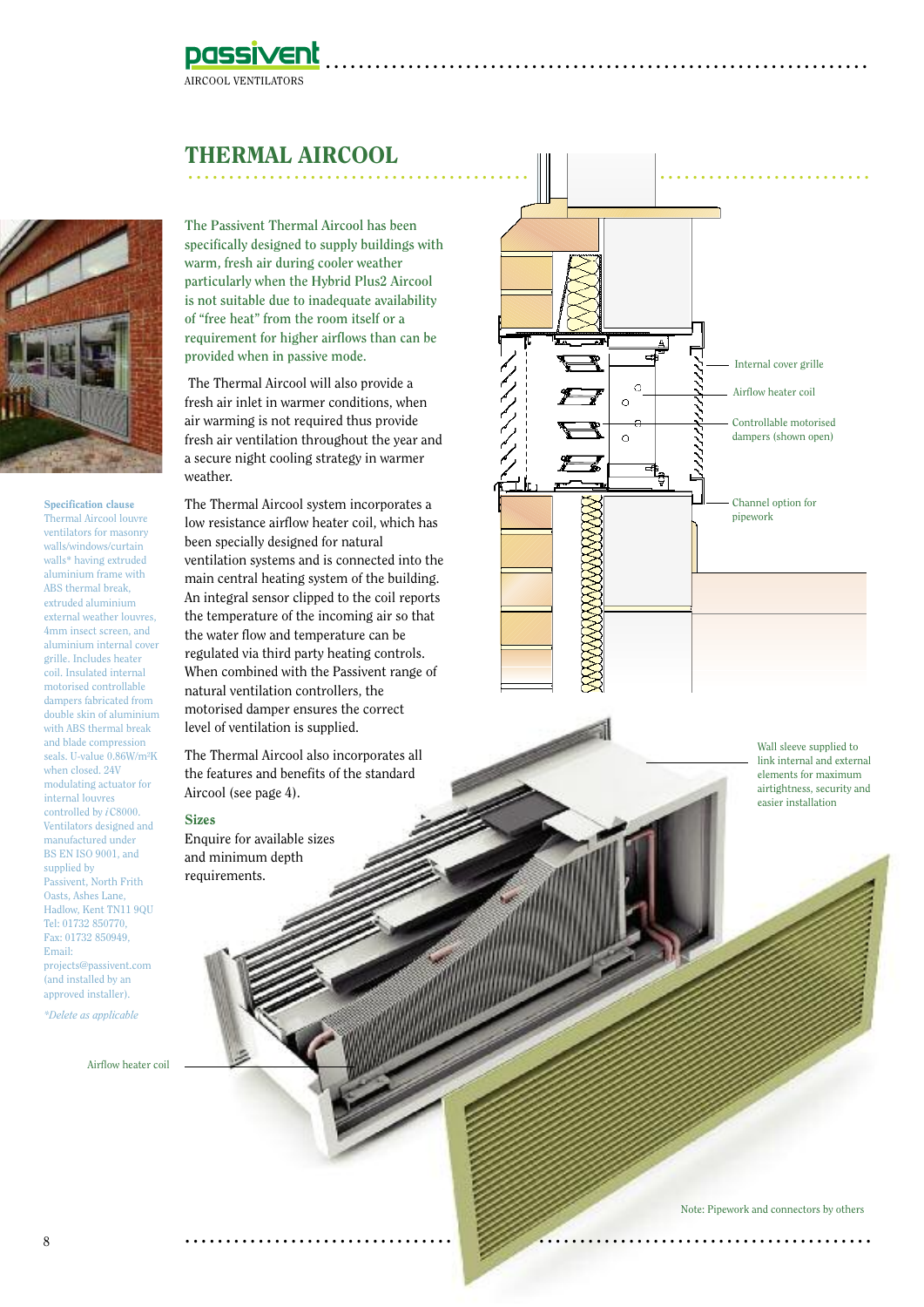

**ACOUSTIC AIRCOOL**

#### **Specification clause**

Acoustic Aircool ventilators for masonry walls/windows/curtain walls\* having extruded aluminium frame with ABS thermal break, extruded aluminium external weather louvres, 4mm insect screen, and aluminium internal cover grille. Units to have single/double\* acoustic chevrons to achieve a weighted normalised sound level difference of up to 22/26dB\* Dn,e,w across the ventilator to BS EN 20140-10. Insulated internal motorised controllable dampers fabricated from double skin of aluminium with ABS thermal break and blade compression seals. U-value 0.86W/m²K when closed. 24V modulating actuator for internal louvres controlled by *i*C8000. Ventilators designed and manufactured under BS EN ISO 9001, and supplied by Passivent, North Frith Oasts, Ashes Lane, Hadlow, Kent TN11 9QU Tel: 01732 850770, Fax: 01732 850949. Email: projects@passivent.com (and installed by an approved installer). *\*Delete as applicable*

**The Acoustic Aircool range is available in wall and window versions. The range has been developed to meet increased regulation requirements for sound reduction, and the increased noise exposure resulting from the greater use of brownfield sites.**

Independent test data to BS EN 20140-10, ISO 140-10:1991 is available on request, with detailed performance figures for each application.

Depending on requirements, acoustic ventilators may have a single or double row of internal acoustic chevrons, acoustic liners. For special high noise reduction requirements, Passivent can design and manufacture bespoke ventilators to maximise sound reduction and minimise airflow resistance so as to achieve target air change rates.

Passivent Aircool acoustic façade ventilators can be complemented by Passivent Soundscoop<sup>®</sup> and Soundscoop *i*AT (intelligent airflow technology) acoustic ventilators for internal air transfer.

This broader product range provides designers with the opportunity to adopt complete natural ventilation solutions where buildings have high external noise levels.





Aircool acoustic wall ventilator 797 x 315 x 390mm, with external weather louvre and single internal acoustic chevrons, providing a weighted normalised sound level difference Dn,e,w of 22dB

Controllable motorised dampers (shown open)



9 **. . . . . . . . . . . . . . . . . . . . . . . . . . . . . . . . . . . . . . . . . . . . . . . . . . . . . . . . . . . . . . . . . . . . . . . . . . . . . . . . . .**

Aircool acoustic wall ventilator 797 x 315 x 570mm, with external weather louvre and double internal acoustic chevrons, providing a weighted normalised sound level difference Dn,e,w of 26dB (when open)

Controllable motorised dampers (shown closed)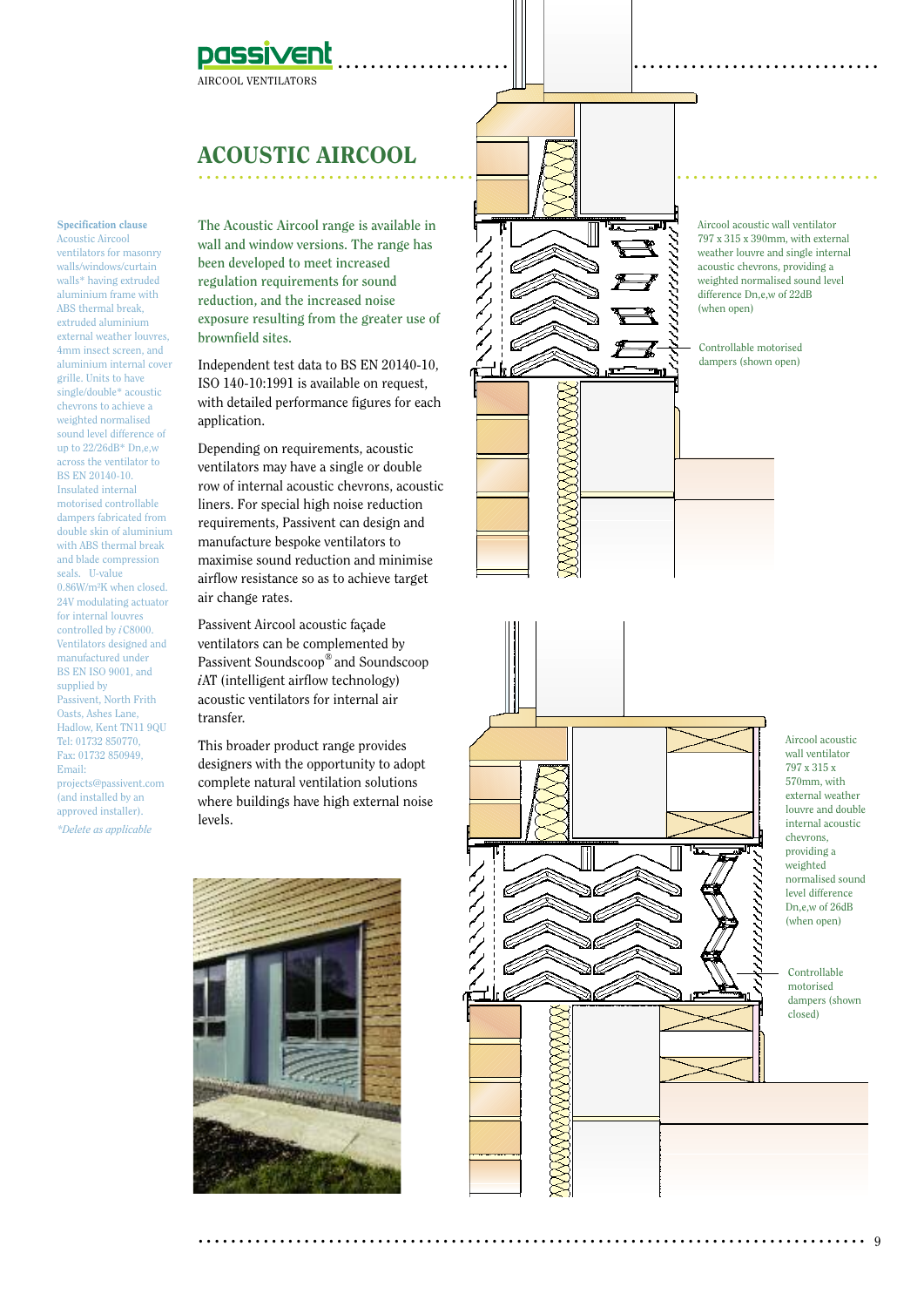

# **. . . . . . . . . . . . . . . . . . . . . . . . . . . . . . . . . . . . . . . . . . . . . . . . . . . . . . . . . . . . . . . . . . . . . . . . . . . . . . . . . . . . . . . . . . . OTHER APPLICATIONS**



#### **Modular applications**

**Aircool ventilators and the various elements that make the total unit can also be supplied in modular form, with the external weather louvres (also with the double bank weather louvre system), internal insulated dampers and internal cover grilles as separate components, providing extra flexibility in ventilation design.**

External weather louvre

**. . . . . . . . . . . . . . . . . . . . . . . . . . . . . . . . . . . . . . . . . . . . . . . . . . . . . . . . . . . . . . . . . . . . . . . . .**

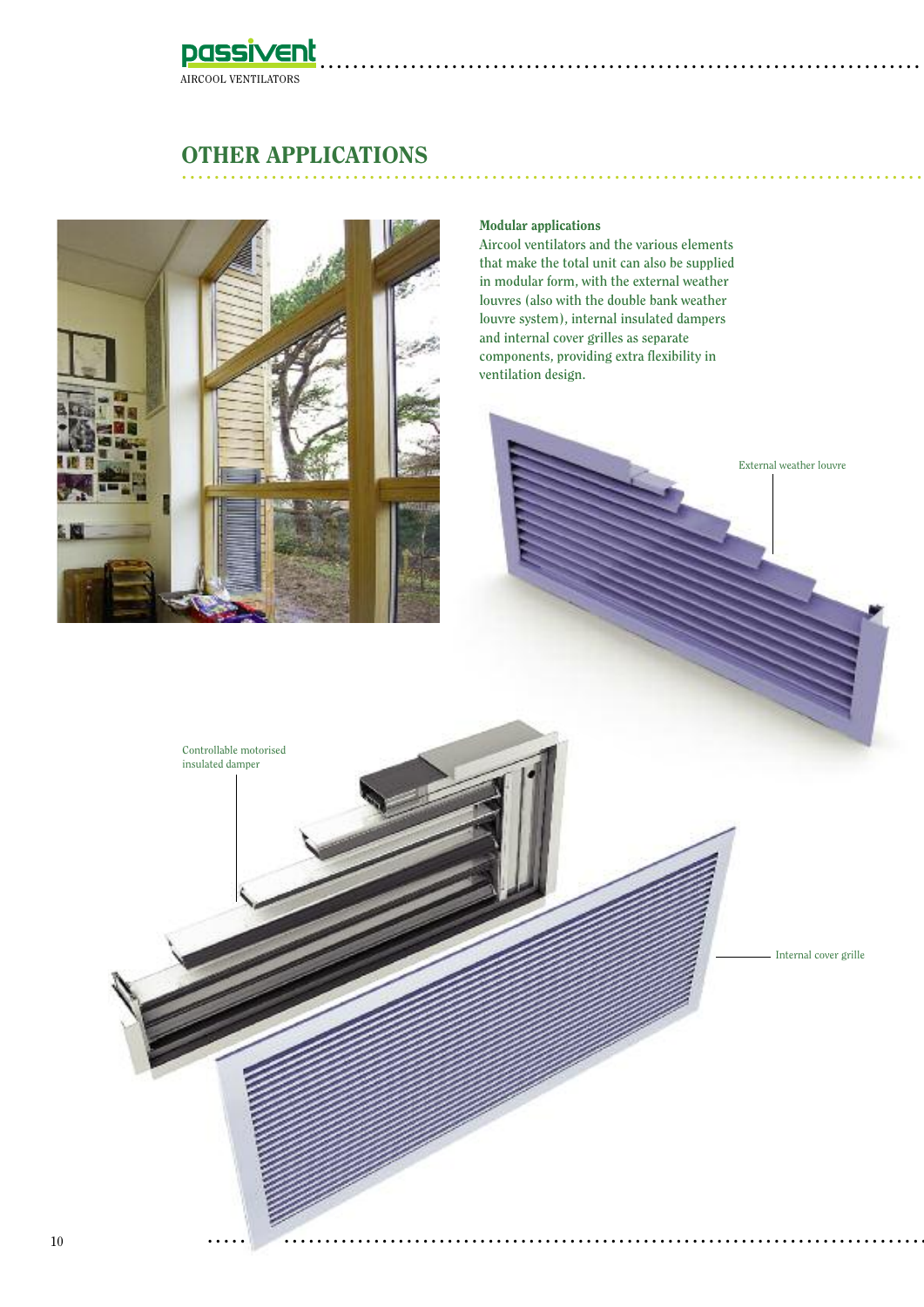

#### **Passive stack ventilation**

**This design using passive stack ventilation was successfully adopted in a multi-storey building to meet fire regulations and reduce risk of 'cross talk' (ie sound leakage between floors).**

Natural ventilation was achieved by passive induced cross ventilation before entering the stack. Fresh air was introduced at the windows and drawn across rooms, then through Aircool dampers, and extracted at high level through Aircool window ventilators located at the top of the light well/stack.

Aircool insulated dampers were used in combination with fire dampers to maintain the integrity of fire protection between floors. Acoustic chevrons were fitted behind the Aircool dampers to the louvres to provide acoustic attenuation between floors. Aircool dampers positioned in the rooms gave the users controllability with individual room air volume control, and provided thermal insulation during unoccupied periods.

In exposed locations Passivent secondary weather baffles were fitted behind the external weather louvres to provide a Class A weather rejection performance. Aircool extracts can be located in high level window frames, behind weather louvres, within a terminal arrangement or in purposedesigned parapet walls.

**. . . . . . . . . . . . . . . . . . . . . . . . . . . . . . . . . . . . . . . . . . . . . . . . . . . . . . . . . . . . . . . . . . . . . . . . . . . . . . . . . . . . . . . . . .**

プラクラ Aircool external weather louvres with secondary weather baffles Motorised internal damper with fireproof sleeve and fire damper\* Passive ventilation stack Motorised internal damper with fireproof sleeve and fire damper\* and acoustic chevrons

\* Guidance from Building Control and the Fire Officer must be sought to ensure compliance.